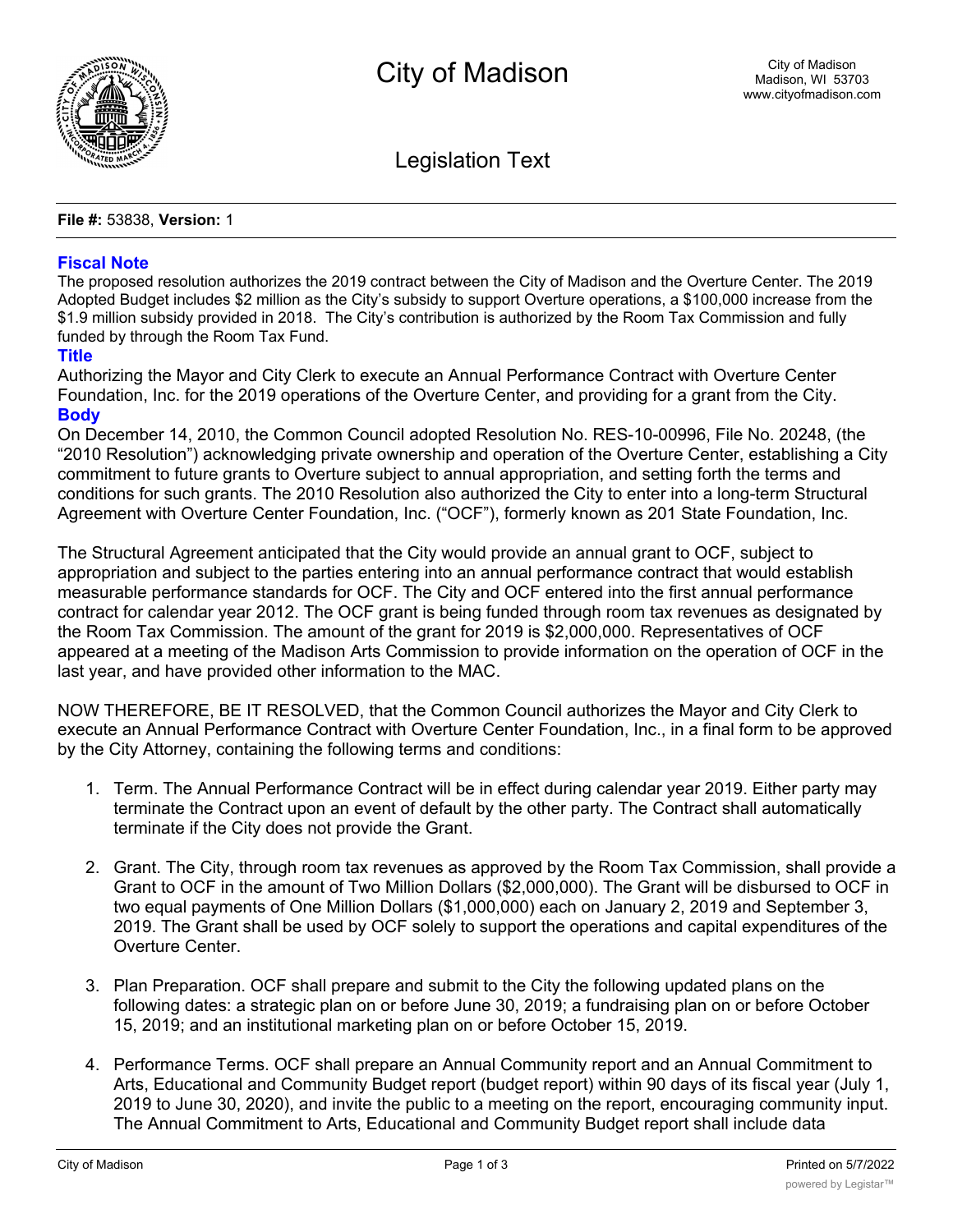identifying OCF's commitment to educational and community planning, including: the number of programs delivered and the people served; the number of free or reduced cost programs, the number of people served by these programs and the associated dollar value; the number of City of Madison residents served by ticketed events; and the total dollar value of rent subsidies provided to local arts organizations. This data identified in this budget report shall be provided to the Madison Arts Commission (MAC) on or before September 30, 2019, and a representative of OCF will appear and consult with the MAC on meeting its goals and objectives, and any changes needed for the 2020 contract. OCF shall prepare performance projections for 2019-20 based on the most recent OCF budget report. OCF will include in its report information on its efforts to engage with Madison's communities of color. To the extent some of this information is not available by September 30, 2018, OCF will provide the information in the first quarter of 2019. OCF commits to attending meetings of and reporting to the MAC at least two (2) times in calendar 2019. OCF will also provide time for MAC representatives to make a presentation at one of its regular meetings at least once during calendar 2019. In addition, to the extent data provided to MAC by OCF during 2018 is incomplete, OCF shall provide all available data requested by Spring, 2019. All reports provided to the MAC will also be provided to the Mayor, the Common Council and the Room Tax Commission. Additional changes agreed to by MAC and OCF in reporting terms and in the relationship between the City, OCF and the Room Tax Commission will be incorporated into the 2020 Annual Performance Contract.

- 5. Financial Performance. OCF will abide by certain financial performance standards to ensure it is operating the Overture Center in a financially sound manner. OCF shall generate sufficient earned and contributed revenue, and will provide to the City for review audited financial statements showing positive unrestricted net assets, as adjusted, and a carry-forward operating deficit less than 5% of expendable net assets.
- 6. Capital Reserve. OCF will continue efforts to create a capital reserve fund of \$5 million on or before June 30, 2019. From 2012 through June 30, 2018, OCF designated the aggregate amount of \$2.17 million in a Board Designated Reserve that could be used for this purpose. In addition, since January 1, 2012, OCF has expended \$4.8 million for capital improvements for the Overture Center. Unrestricted net assets that could be used as a capital reserve total \$3.9 million. Although OCF has made capital expenditures and has funds that might constitute a capital reserve fund, the Structural agreement called for a capital reserve fund of \$5 million by June 30, 2018. OCF intends to embark on a capital campaign to meet its needs for a capital reserve account.
- 7. City Ordinances. OCF shall abide by all applicable provisions of the City's ordinances concerning living wage, affirmative action, workforce utilization, equal benefits, nondiscrimination and accessibility.
- 8. City Study. If the City performs a study regarding performing arts venues in the greater Madison area and their needs, OCF shall provide its cooperation to the City and any agents or contractors it may have engaged.
- 9. Use of City Grant. The Grant is required to be used solely to support the operations and capital expenditures of the Overture Center. The parties shall work cooperatively to establish language for future Annual Performance Contracts under which OCF would identify and report on the use of and establish goals and objectives for a portion of the Grant for local Madison arts, educational and community programming purposes, and to report on measuring performance standards. During 2019, OCF shall set up segregated accounting to keep track of any amounts received from the City, shall keep a record of where those amounts are spent, and shall provide information to the City demonstrating that the City grant was used for operations and capital expenses as required by the Structural Agreement.

BE IT FURTHER RESOLVED that the Common Council authorizes a Grant in the amount of \$2,000,000 to be